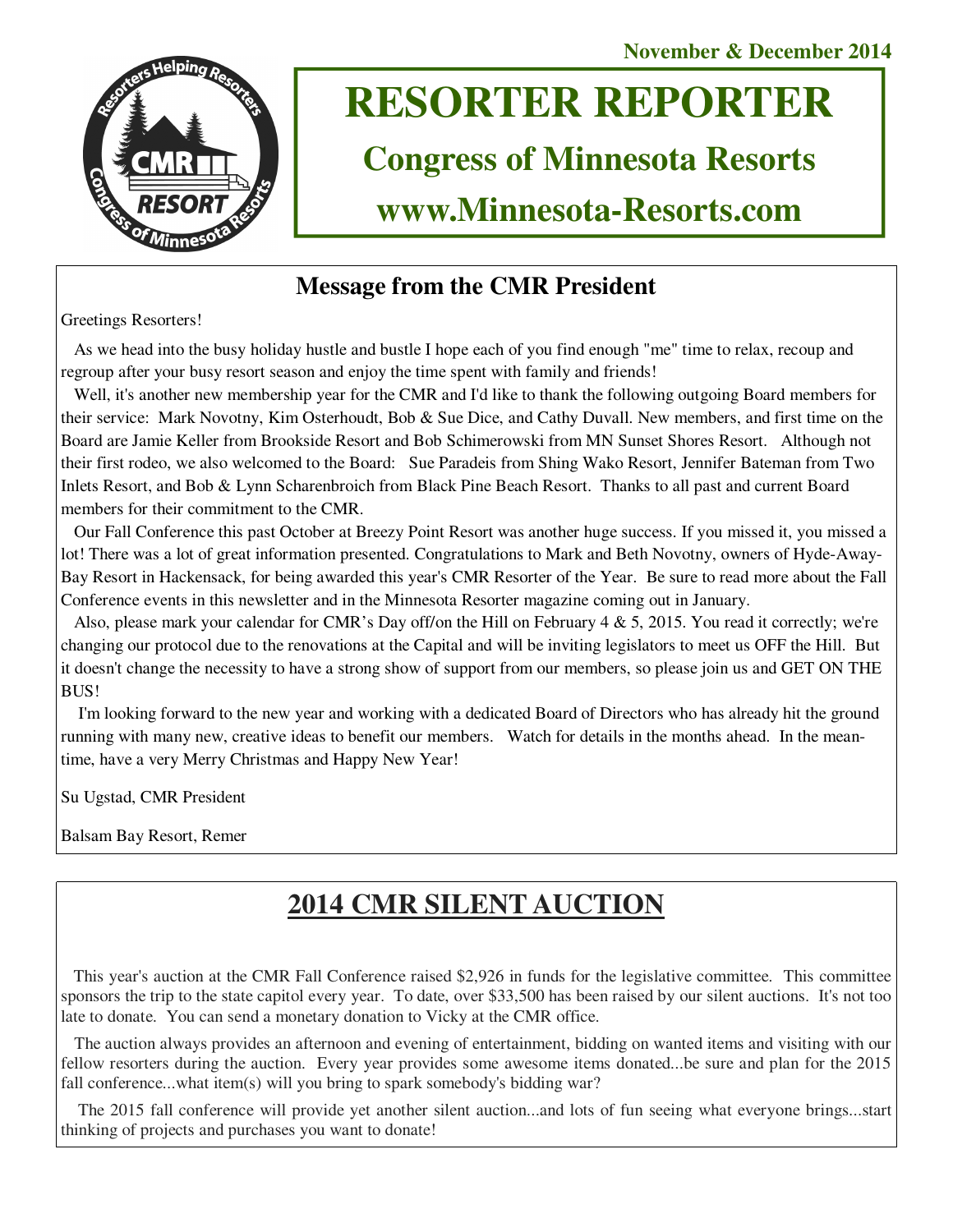# **2014 CMR Resorters of the Year Mark & Beth Novotny from Hyde-A-Way Bay Resort! Hackensack MN**

Every year at our Fall Conference, the Congress of Minnesota Resorts presents the Resorter of the Year Award.

 This year's award recipients would have a mission statement that may look something like yours, however this year's winners have gone above and beyond when it comes to others. They are quick to help out fellow resorters in time of need, helping with storm damage, and plumbing in cabins, helping Yahoo chat group users, big building projects, or on a smaller scale, such as a computer software problem. They are always willing to lend a hand! They have built a strong sense of community within our resort association! We can all learn by these examples of selflessness.

When asked what brought them into resorting, the answer was a familiar one! "When I was young, my family vacationed at Minnesota Resorts and I loved it." Since they were faced with a major change in their life when the current Hardware store business they owned was destroyed by a fire, buying a resort seemed like a great option.

 This resort has 16 housekeeping cabins and a newly added 14 site seasonal RV park. Let's recap what happened in just the first year! They installed 52 ceiling fans, added fire rings by each cabin, built a new lodge and added on and converted the old lodge into two 3 bedroom cabins which is now the duplex. Wow! Since then, completely they have torn down and rebuilt 6 additional cabins, including a new owner's home! Driving into this resort does not even begin to look the same as it did just 12 years ago! This couple hit the ground running when they purchased their resort and has not slowed down yet.

 Mark has been on the CMR Board for 11 years serving as President, vice president, secretary, as well as Legislative Chair. Also, for the past 6 years has been serving on the Explore Minnesota Tourism Council. Currently, he is working on a committee with DOLI to resolve the plumbers' license issue for resorts.

 In their community, Mark is currently the chairman of the Hiram Township board. He has served on their local chamber board, Lake Association board and was involved in rewriting Cass county shoreland rules for resorts. Both are heavily involved their church, the AWANA's program, and currently the chairman of the ministry board. Beth is involved in Bible Study as group leader and is now being trained as a Stephen's Minister. Congratulations to Mark and Beth Novotny at Hyde-A-Way Bay Resort for being the 2014 CMR Resorter of the Year!

# **2014 Fall Conference**

 This year we were at Breezy Point Resort. What a Beautiful place to have the conference. We started off Sunday with "the bald headed Irish man" and learned about "Selling Yourselves and the Idea of a Resort Vacation". Adeel Ahmed of the U of M was here again teaching us more in depth information on Google Analytics. Bob with the DNR gave us more in depth knowledge into the ever growing AIS in Minnesota.

 Explore MN Tourism, John Edman and Dave Bergman; I can't say enough positive things about these 2 guys they go above and beyond for MN Resorts!

 Organic Housekeeping; Happy Dancing Turtle of Pine River gave us so much great information on how to make your cleaning more "green".

 Then on to Legislative; Joel had Commissioner Kevin Lindsey came and spoke with us about Service Animal Regulations, to sum it up, our guests can bring them as long as they are service animals. There isn't much we can do about it other than be sensitive to their needs.

 Understanding Generations…Builders, Boomers, Generation X, and Millennia's how they all think so different; this was one of my favorite speakers. She was entertaining, informative and of course just FUN!

 We have been busy planning the 2015 Spring Workshop in April and the 2015 Fall Conference in October; visiting different Venue's and brainstorming many ideas. We are very excited for some of the changes that will be coming soon; so Stay Tuned for more information,

 We will also be doing a survey in the next month to get more opinions on what everyone wants from the Workshops/Conference's. Please if you have any ideas, please feel free to contact us, any information is helpful! Karen Senger cedarpoint@bigfork.net and Tina Reuper vacation@sandypinesresort.com

**Save the Date for Fall Conference: October 25th – 27th 2015! You WON'T want to miss it!**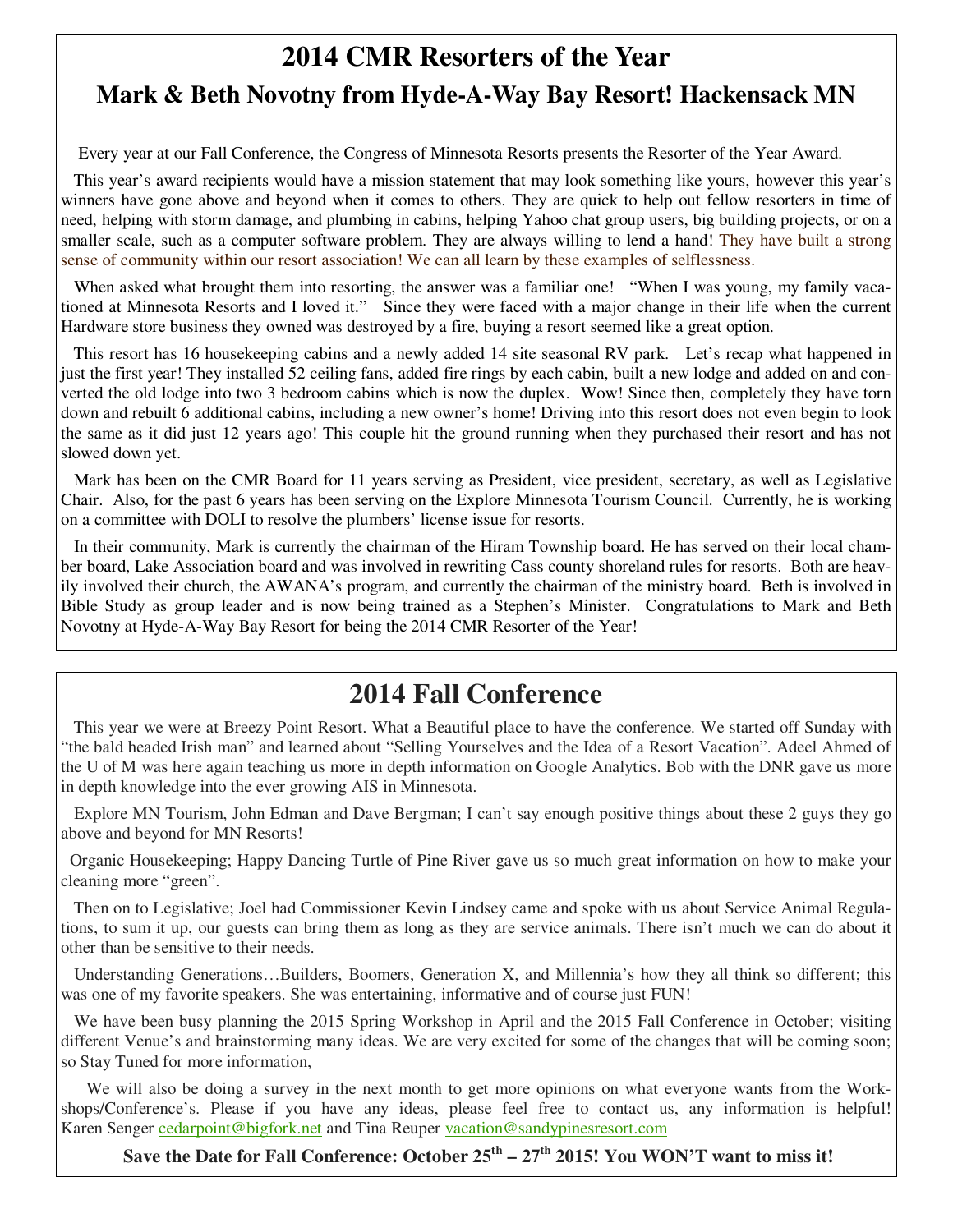# **Save the Date 2015**  "Day off the Hill"

The Traditional "Day on the Hill" will be a little earlier this year, February 4 and  $5<sup>th</sup>$ . Those attending the Explore Minnesota Tourism Conference February 3<sup>rd</sup> and 4<sup>th</sup> will be able to attend both events without losing a beat. Due to extensive construction at the state capitol, the legislative committee has switched it up a bit. Instead of going to the Legislators, we will be having the Legislators come to us. We are planning a "Day off the Hill" event where CMR will host the Legislators on the evening of the  $4<sup>th</sup>$ . The event is still in the planning stages but we are heading in the direction of a resort themed happening at a unique venue that may include a presentation by Joel. The event would be a drinks and horsd'oeuvre type of affair. We will then have dinner with the traveling posse after the event. The next day will involve a meeting with select key legislators that would have the greatest impact into our active legislative goals. We will probably be working out of our cozy bus on Thursday the  $5<sup>th</sup>$ as meeting space at the capitol will be nonexistent with all of the work going on.

 This will be a fun time and we encourage as many of you as possible to attend and help be the voice of the resort industry at the capitol.

CMR Legislative Committee

# **Plumbing License Update**

 Due to the hard work and persistence of CMR legislative participants, especially the "Day on the Hill" attendees, a bill was passed directing the Department of Labor and Industries to convene a study group to come up with recommendation, by January 2015, for solving our plumbing license woes. This study group has been formed and has met twice now in Saint Paul. The CMR legislative committee has been a central participant in this study group from the beginning. Also, the interests of the MDH and Minnesota's trade unions are being represented. A third and final meeting is scheduled for December  $4<sup>th</sup>$  where it is anticipated a recommendation will be made. At this time it would be premature to anticipate the outcome. CMR's position is to exempt resort owners from being required to have a licensed plumber perform maintenance work on our resorts and to provide a means for resort owners, not currently grand fathered, to be able to obtain a restricted plumber license with reduced continuing education requirements to perform more intensive plumbing work.

 The CMR legislative committee will be actively pursuing a palatable resolution to this long running problem and will provide an update as soon as concrete information is available.

CMR Legislative Committee

# **Photo Contest**

 Thank you to all the participants in our 2014 Photo Contest. We had over 60 entries that we will be able to use in our future Marketing of the CMR. Watch for the next Resorter Magazine to see all the winners.

We would like to make this a yearly (seasonal) event. This Spring, more information will be available.

 Also, at any time you are reflecting back on *your* pictures and find one (or more) that you just love, please forward it on to me. We are always looking for more pictures that capture that Minnesota Resort Vacation experience!

Thanks,

Kathy, Photo Contest Manager

Kathy@timbertrailsresort.com

### **CMR Spring Workshop, April 9, 2015 at Holiday Inn & Conference Center, Bemidji**

**with** 

**CMR School of Resorting Pre-Workshop Classes to be held on April 8, 2015** 

**Mark you Calendars and watch for more information on the workshop & classes.**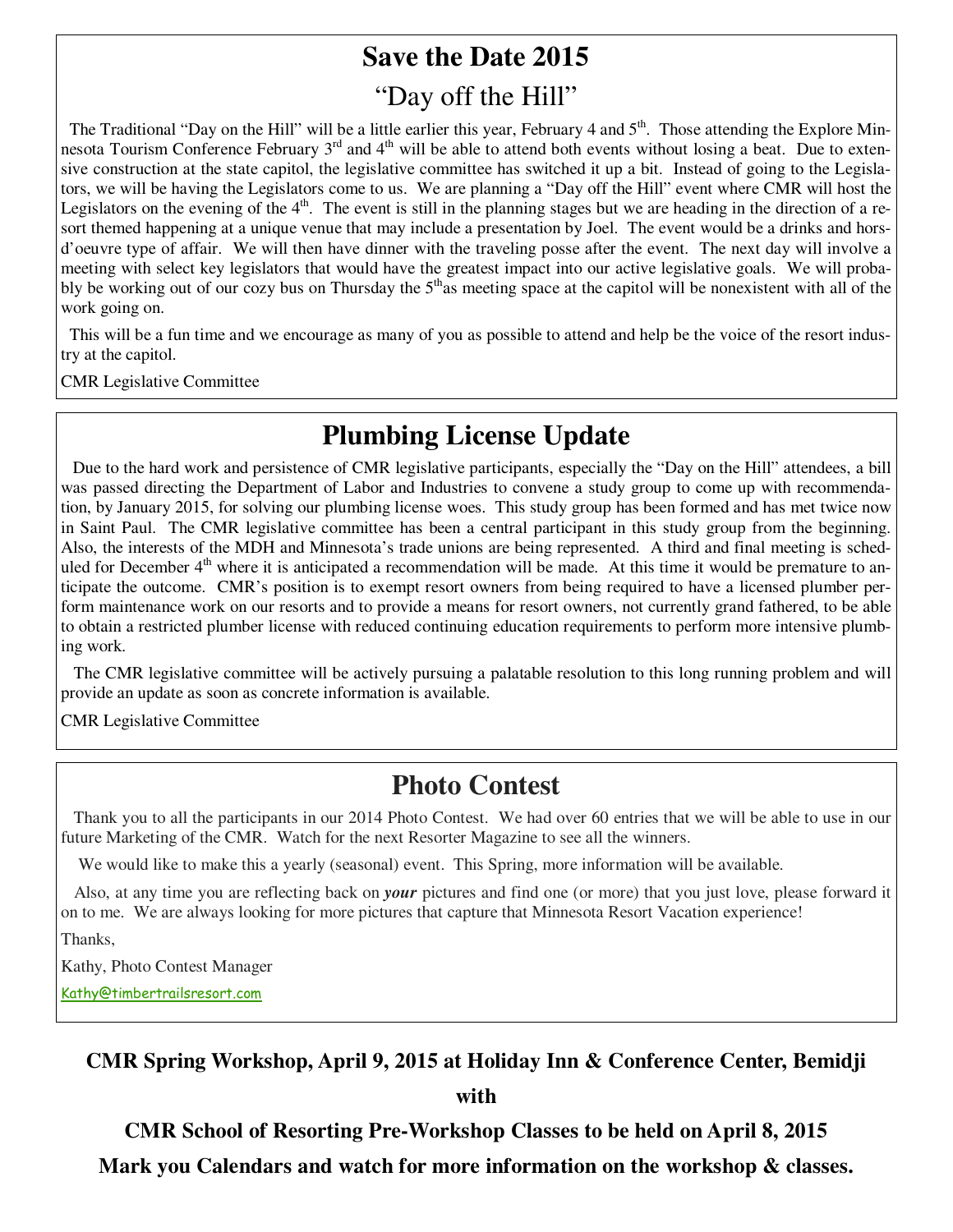# **NEED \$500 FOR SCHOOL?**

### **It is not too early for your child or grandchild to get the application started!**

## **Application needs to be at the CMR Office March 15, 2015**

Each year the Congress of Minnesota Resorts offers four \$500 scholarships to a junior or senior in high school or a current undergraduate or technical school student. March 15, 2015 is the deadline for the scholarship application to be received at the Congress of Minnesota Resorts office. A scholarship application can be printed by going to the CMR website www.Minnesota-Resorts.com. Scroll to the bottom of the Home Page and click on Membership, then by using your Login and Password you will be able to go to Applications and click on Scholarship Application and print a copy. If you need further assistance please contact Vicky by emailing: CMR@Minnesota-Resorts.com or call 320-212-5107.

# **NOMINATING RESORTERS FOR THE 2015 RESORTERS OF THE YEAR AWARD SEPTEMBER 1, 2015 DEADLINE**

The Congress of Minnesota Resorts selects, through nomination by its members, one resort and resort owner that has shown a dedication to the improvement of the Minnesota Resort Industry by adopting and carrying out business policies and practices that reflect a personal pride in the industry as a whole. They also live up to the organization's motto of "Resorters Helping Resorters" by involvement in community activities and by displaying a willingness to help other resort owners to successfully operate Minnesota resorts.

You can go to the CMR website www.Minnesota-Resorts.com, scroll to the bottom of the home page and click on Membership. Then, by using your User Name & Password you will get into the Members Only sections and click on Applications then print a copy of Resorter of the Year Nomination form. Mail the completed form to: Congress of Minnesota Resorts, PO Box 358, New London, MN 56273-0358. If you need further assistance please contact Vicky by emailing: CMR@Minnesota-Resorts.com or call 320-212-5107.

# **New Members & New Owners**

New Resort Members:

Paul Stennes & Jack Buhn, Stennes' & Buhn's Moose Lake Resort, 7418 S Moose Lake Road NE, Blackduck MN 56630 Phone: 218-835-6542 Email: info@mooselakeresort.com Website: www.mooselakeresort.com

New Associate Members:

Widseth Smith Nolting, contact person: Chad Conner, Box 2720, Baxter MN 56425 Phone 218-820-7489 Email: Brainerd@wsn.us.com Website: www.WidsethSmithNolting.com

Orion Resort & Campground Sales, contact person: Tom Ossell, 945 Osprey Blvd, Bayport MN 55003 Phone: 612-805-9646 Email: info@orionresortsales.com Website: www.orionresortsales.com

|                      | <b>CMR CALENDAR OF EVENTS</b>                                                                                                                |
|----------------------|----------------------------------------------------------------------------------------------------------------------------------------------|
| Dec. 18, 2014        | CMR Board Meeting, Black Pine Beach, Pequot Lakes                                                                                            |
| Feb. 3 & 4, 2015     | EMT Tourism Conference, RiverCentre, St. Paul,<br>http://www.exploreminnesota.com/industry-minnesota/tools-training/2015-tourism-conference/ |
| Feb. $4 & 5, 2015$   | Day off the Hill, St. Paul                                                                                                                   |
| Mar. 15, 2015        | CMR Scholarship Applications due in CMR Office                                                                                               |
| Apr. 8, 2015         | CMR School of Resorting Pre-Spring Workshop Classes, Holiday Inn Conf. Center, Bemidji                                                       |
| Apr. 9, 2015         | CMR Spring Workshop, Holiday Inn Conf. Center, Bemidji 8 a.m. to 5 p.m.                                                                      |
| Oct. $25 - 27, 2015$ | CMR Fall Conference, location to be announced                                                                                                |